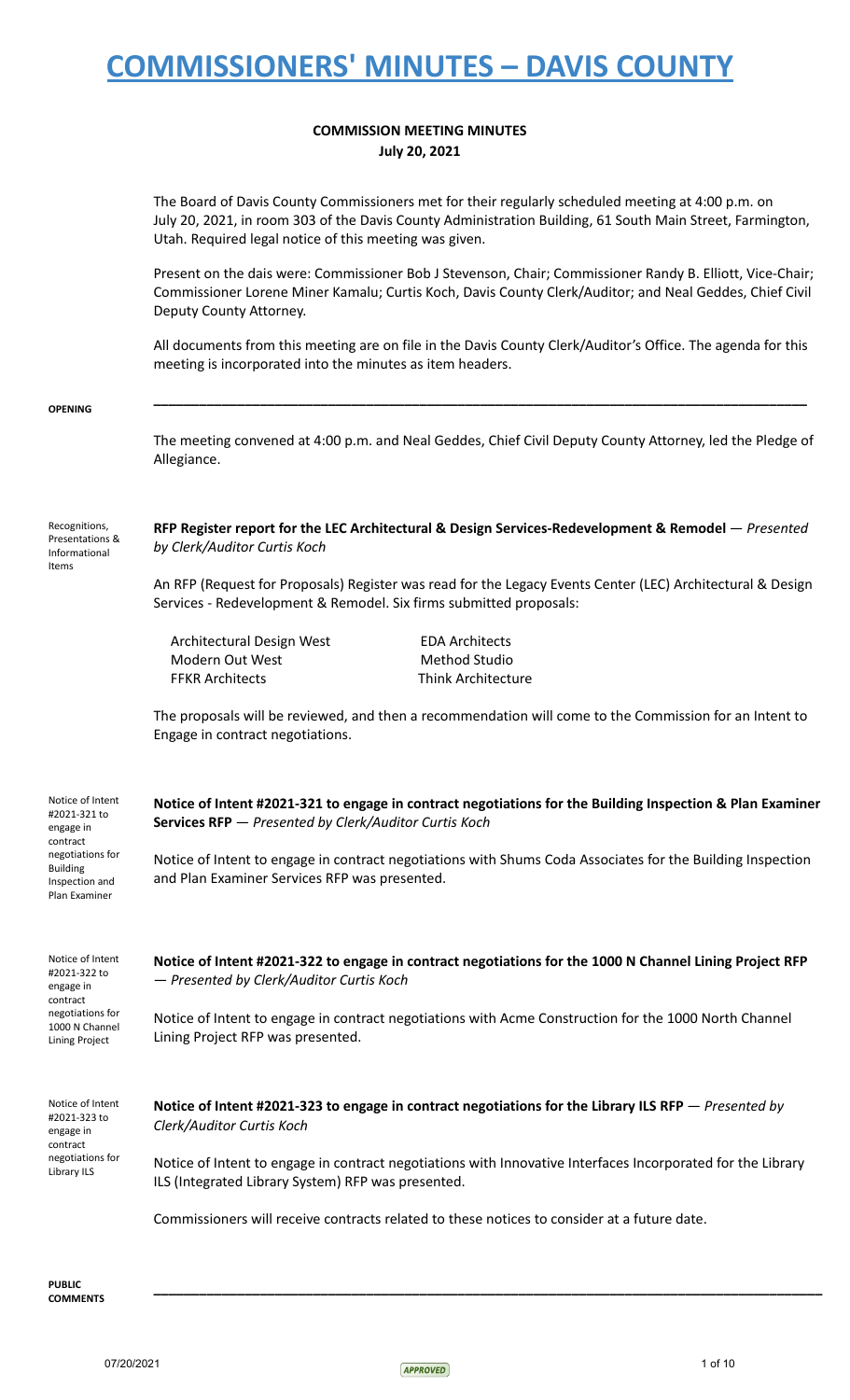Public comments were invited, but none were made.

#### **PUBLIC HEARINGS**

Public Hearing to consider request for a tax refund under UCA §59-2-1347

#### **Public Hearing to consider request for a tax refund under UCA §59-2-1347**

*Commissioner Elliott made a motion to open a Public Hearing. Commissioner Kamalu seconded the motion. All voted aye.*

**\_\_\_\_\_\_\_\_\_\_\_\_\_\_\_\_\_\_\_\_\_\_\_\_\_\_\_\_\_\_\_\_\_\_\_\_\_\_\_\_\_\_\_\_\_\_\_\_\_\_\_\_\_\_\_\_\_\_\_\_\_\_\_\_\_\_\_\_\_\_\_\_\_\_\_\_\_\_\_\_\_\_\_\_\_\_\_\_**

Raquel Clark identified her husband and herself as homeowners requesting a tax refund, and said her husband could not attend the meeting due to a work situation. Ms. Clark said they realized a couple of months ago that they had been overpaying taxes compared to all of the neighboring homes and found out that it was because they had moved into a model home. The model home was being taxed as a non-residential unit at 100 percent. She asked for a refund or credit on future taxes.

Neal Geddes said that the tax code in question will allow for an adjustment of taxes or a deferral in the amount. Curtis Koch said that since the taxes for prior years have been distributed, there are no taxes to refund at this point. The Board, at their discretion, may choose to abate taxes for a period of time to make it equal to the amount requested.

Clerk/Auditor Koch explained that taxpayers are sent a Valuation Notice each year letting them know the taxable value of their home, at which point they have the opportunity to appeal. In response to a question about whether Clark and her husband should have appealed their valuation, Commissioners were told that this is a unique situation in which the home in question had been a model home and as such it was considered a commercial property. It was very reasonable for the buyer, in this case, to assume that it was properly [re]classified as a residential home because they viewed the home like any other home buyer.

Discussion was had about the amount of the taxes. Ms. Clark said she and her husband were taxed \$7,049 and charged at 100 percent. Commissioners noted that was a 45 percent overpayment, which happened for two years. Commissioner Stevenson asked if the County should take some fault for not picking up on the fact that it was not a commercial property. He was told that the Assessor would have a better understanding of that process.

Ms. Clark said they didn't realize there was an issue until they were refinancing the home and discovered their taxes were more than double the taxes of their neighbors.

*Commissioner Elliott made a motion to close the public hearing. Commissioner Kamalu seconded the motion. All voted aye.*

#### **1. Approval or Denial of request #2021-324 for a tax refund under UCA §59-2-1347**

A motion was made to grant the abatement, noting that the County has a 10-day window to work out the details.

> Motion to Grant Abatement: Com. Elliott Seconded: Com. Kamalu All voted Aye

Notice of Public Hearing for consideration of adoption of the Community Development Block Grant (CDBG) 2021-2025 Consolidated Plan

Approval #2021-324 for a tax refund under UCA §59-2-1347

#### **Notice of Public Hearing for consideration of adoption of the Community Development Block Grant (CDBG) 2021-2025 Consolidated Plan —** *Presented by Steve Lyon, Grants Administrator*

The Davis County Consolidated Plan for Program Years 2021 through 2025 was presented, along with the Annual Action Plan for 2021-2022. The plan represents the next five years of spending for the County's Community Development Block Grant Program and the goals that the County is setting, as well as the projects for 2021 and the receivable amount from HUD (U.S. Dept. of Housing and Urban Development) for that program. Lyon said the Public Hearing for the plan had been properly noticed for the last 30 days, with notices in various public buildings.

*Commissioner Elliott made a motion to open the Public Hearing for the CDBG Plan for 2021-2025. Commissioner Kamalu seconded the motion. All voted aye.*

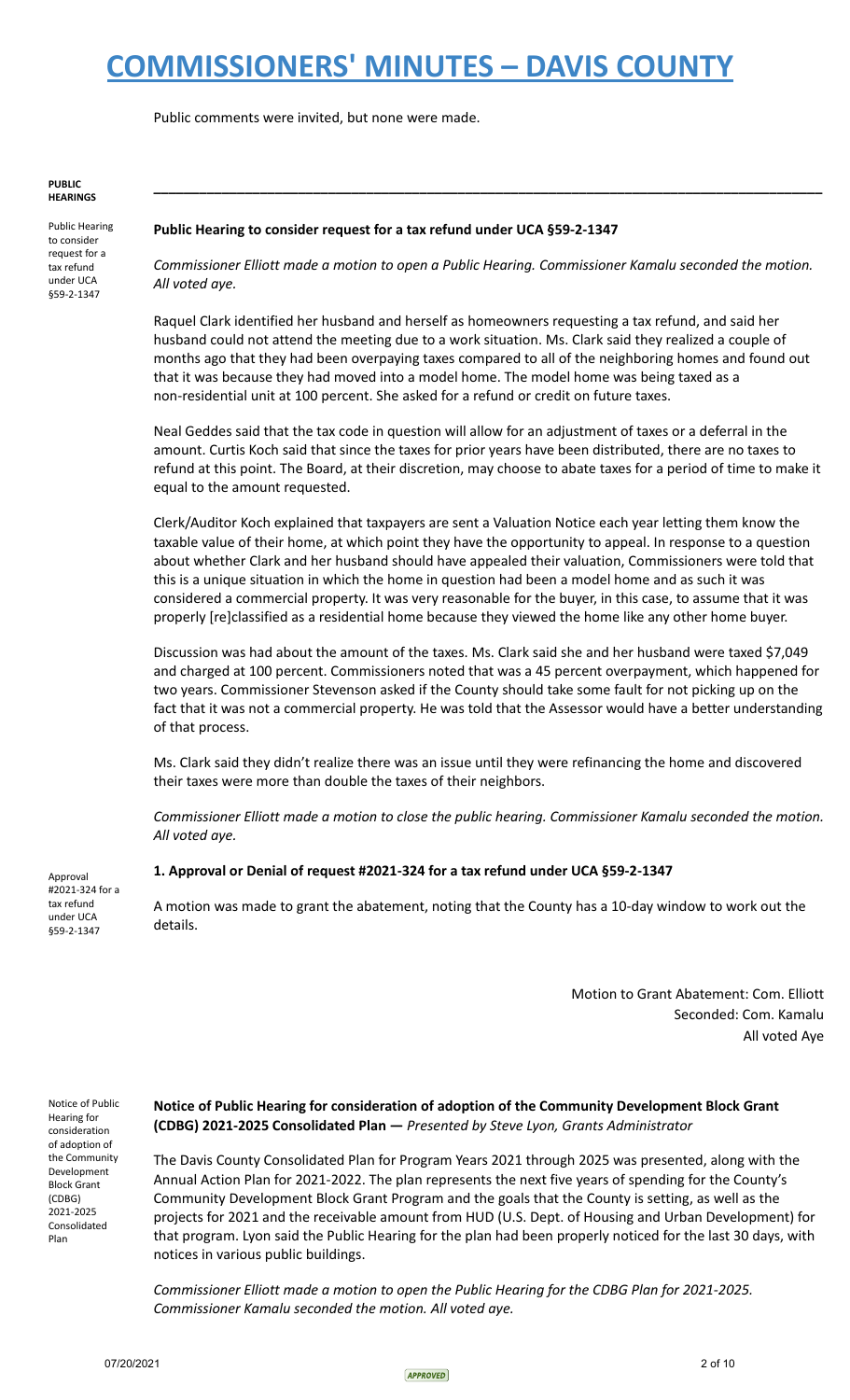Members of the public were invited to comment. No comments were made.

Resolution #2021-325 for the adoption of Davis County Consolidated Plan 2021-2025 with 2021-2022 Annual Action Plan for CDBG with HUD

**2. Resolution #2021-325 for the adoption of the Davis County Consolidated Plan Program Years 2021-2025 with the 2021-2022 Annual Action Plan for Community Development Block Grant (CDBG) funds with the U.S. Dept. of Housing and Urban Development (HUD)** — *Presented by Steve Lyon, Grants Administrator*

Terms: Receivable in the amount of \$888,009, beginning 7/1/2021 to 6/30/2022.

It was noted that the plan was discussed in a Commission Work Session. Commissioners thanked Elizabeth McNannay, of Resource Consultants, for her work on the Consolidated Plan. Steve Lyon was also thanked.

> Motion to Close the Public Hearing and Approve the Plan: Com. Kamalu Seconded: Com. Elliott All voted Aye

Notice of Public Hearing to consider additional budget appropriation requests

Resolution #2021-326 to adopt additional 2021 Budget Appropriation Requests and adiustments to revenues

**Notice of Public Hearing to consider additional budget appropriation requests** — *Presented by Chief Deputy Clerk/Auditor Heidi Voordeckers*

Chief Deputy Clerk/Auditor Heidi Voordeckers introduced a list of additional budget appropriation requests. She explained that items listed under "General Obligation Bond" are associated with the expansion of the jail in 2005. Early redemption is also being proposed for the jail medical wing. The last item on the list was a request for use of the State and Local Fiscal Recovery Funds (SLFRF) otherwise known as ARPA (American Rescue Plan Act).

*See Attachment A, Resolution #2021-326, "July 20, 2021 Resolution & Budget Opening Items" for details.*

*Commissioner Kamalu made a motion to open a Public Hearing. Commissioner Elliott seconded the motion. All voted aye.*

Comments were invited, but none were made.

**3. Resolution #2021-326 to adopt additional 2021 Budget Appropriation Requests and adjustments to revenues** — *Presented by Chief Deputy Clerk/Auditor Heidi Voordeckers*

Terms: Payable and Receivable, beginning 7/20/21 to 12/31/21.

*Commissioner Kamalu made a motion to close the public hearing and approve the additional 2021 budget appropriation requests. The motion was seconded by Commissioner Elliott with a note to the media that the 10-year bond is being paid off eight years early.*

Clerk/Auditor Koch added that the intent is to use SLFRF or ARPA monies to make the remaining payments as there are construction draws, assuming the guidance the County has received is correct.

> Motion: Com. Kamalu Seconded: Com. Elliott All voted Aye

The Clerk/Auditor pointed out that this is the last year of the General Obligation bond that is expiring, so that tax rate will also expire four years earlier than it could have done. Gratitude was expressed for the foresight, planning, and action of the Commission in allowing that bond and tax rate to expire four years early. Commissioners added that It is a great savings for the public and they are trying to be as fiscally responsible as they can to keep costs as low as possible.

**\_\_\_\_\_\_\_\_\_\_\_\_\_\_\_\_\_\_\_\_\_\_\_\_\_\_\_\_\_\_\_\_\_\_\_\_\_\_\_\_\_\_\_\_\_\_\_\_\_\_\_\_\_\_\_\_\_\_\_\_\_\_\_\_\_\_\_\_\_\_\_\_\_\_\_\_\_\_\_\_\_\_\_\_\_\_**

**BUSINESS/ ACTION**

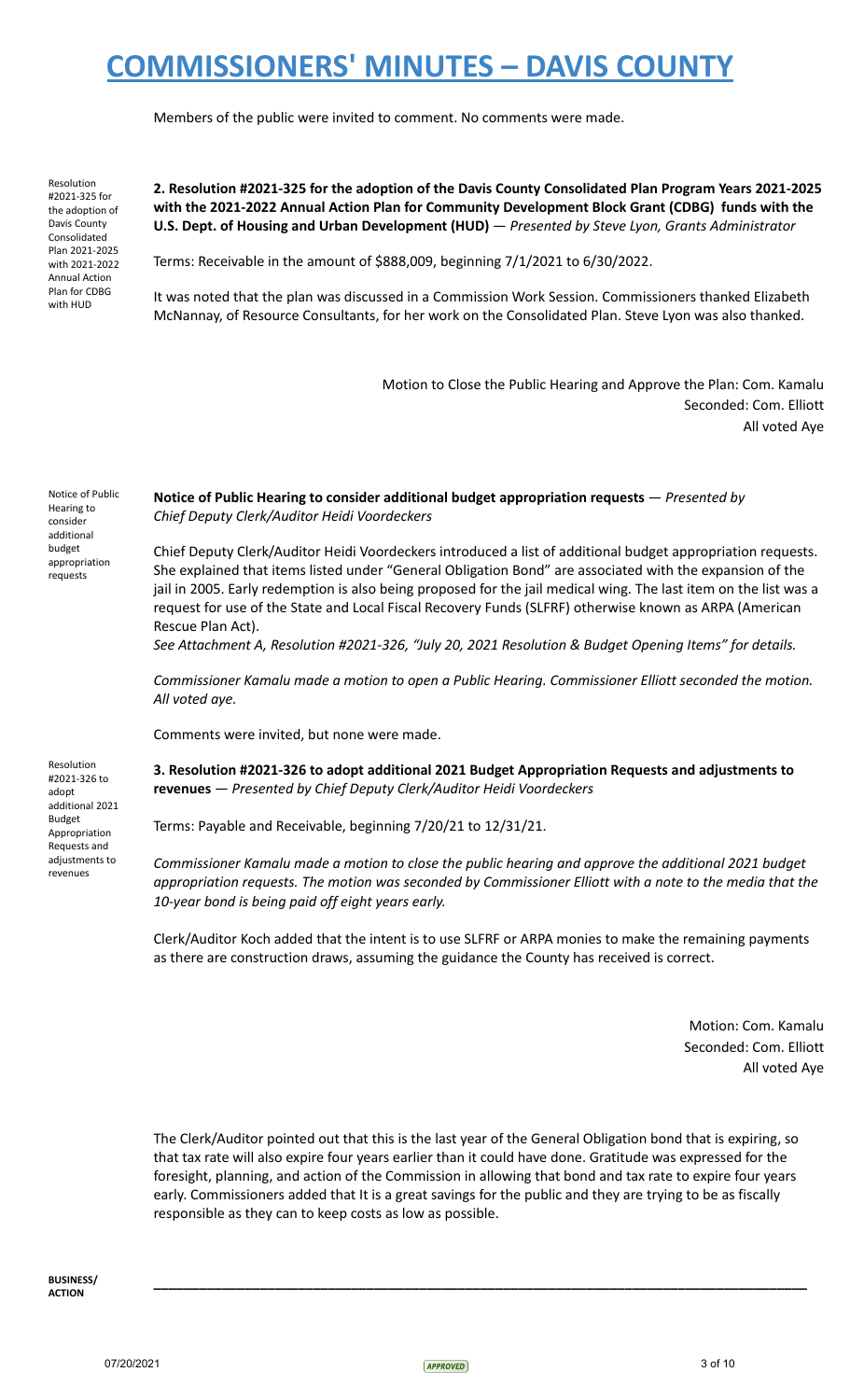#### *Animal Care*

| Anımaı Care                                                                                                                                                                         |                                                                                                                                                                                                                                                                                                                                             |
|-------------------------------------------------------------------------------------------------------------------------------------------------------------------------------------|---------------------------------------------------------------------------------------------------------------------------------------------------------------------------------------------------------------------------------------------------------------------------------------------------------------------------------------------|
| <b>Summary List</b><br>#2021-327 of<br>June 2021<br>Adoption                                                                                                                        | 4. Summary List #2021-327 of June 2021 Adoption Contracts - Presented by Ashleigh Young, Interim<br><b>Director of Animal Care</b>                                                                                                                                                                                                          |
| Contracts                                                                                                                                                                           | There were 153 adoptions at Animal Care of Davis County in the Month of June: 1 bird, 81 cats, 63 dogs, and<br>8 other species. A lot of turtles have come into Animal Care, especially red-eared slider turtles. Terms:<br>Receivable in various amounts, beginning 6/1/2021 to 6/30/2021.                                                 |
| <b>Commission</b>                                                                                                                                                                   |                                                                                                                                                                                                                                                                                                                                             |
| Amendment<br>#4-2021 to the<br>DC Code of<br>Ordinances<br>regarding<br>regular<br>meetings for<br>the Commission                                                                   | 5. Amendment #4-2021 to the Davis County Code of Ordinances regarding the regular meetings for the<br>Davis County Commission - Presented by Commissioner Stevenson                                                                                                                                                                         |
|                                                                                                                                                                                     | An amendment was introduced to the Davis County Code of Ordinances regarding the Board of Davis<br>County Commissioner's Regular Meeting schedule. Beginning in August, Commissioners will go back to a<br>10 a.m. meeting on a weekly basis.                                                                                               |
| Change to the<br>meeting time<br>for Commission<br>Meeting on                                                                                                                       | 6. Change to the meeting time for Commission Meeting on 08/03/2021 to 10:00 a.m. $-$ Presented by<br><b>Commissioner Stevenson</b>                                                                                                                                                                                                          |
| 08/03/2021 to<br>10:00 a.m.                                                                                                                                                         | Because a notice of 15 days is needed to change meeting times by ordinance, a separate request was made<br>to change the Commission Meeting scheduled on Aug. 3, 2021, to 10 a.m.                                                                                                                                                           |
| Agreement<br>#2021-328 with<br>Russon<br><b>Brothers</b><br>Mortuary for<br>cremation<br>services for<br>indigent deaths                                                            | 7. Agreement #2021-328 with Russon Brothers Mortuary for compensation of cremation services for<br>indigent deaths - Presented by Commissioner Stevenson                                                                                                                                                                                    |
|                                                                                                                                                                                     | Terms: Payable in the amount of \$450, beginning 7/20/2021 to 6/30/2024.                                                                                                                                                                                                                                                                    |
| Agreement<br>#2021-329 with<br>Leavitt's<br>Mortuary for                                                                                                                            | 8. Agreement #2021-329 with Leavitt's Mortuary for compensation of cremation services for indigent<br>deaths - Presented by Commissioner Stevenson                                                                                                                                                                                          |
| cremation<br>services for<br>indigent deaths                                                                                                                                        | Terms: Payable in the amount of \$450, beginning 7/20/2021 to 6/30/2024.                                                                                                                                                                                                                                                                    |
| <b>CED</b>                                                                                                                                                                          |                                                                                                                                                                                                                                                                                                                                             |
| Grant<br>Agreement<br>Amendment<br>#2017-179-G<br>with State of<br>Utah Dept. of<br>Health and<br><b>Human Services</b><br>for the Social<br>Services Block<br><b>Grant Program</b> | 9. Ratification of Grant Agreement Amendment #2017-179-G with the State of Utah Department of<br>Health and Human Services for the Social Services Block Grant Program - Presented by Grant<br>Administrator Steve Lyon                                                                                                                     |
|                                                                                                                                                                                     | Commissioners were asked to ratify an amendment to the Grant Agreement for the Social Services Block<br>Grant Program with the State of Utah. The need for ratification is due to the State emailing documents<br>rather than signing physical documents. Terms: Receivable in the amount of \$106,794, beginning 7/1/2021<br>to 6/30/2022. |
| <b>Summary List</b><br>#2021-330 of<br>rental                                                                                                                                       | 10. Summary List #2021-330 of rental agreements (9) for Legacy Events Center - Presented by<br><b>Commissioner Stevenson</b>                                                                                                                                                                                                                |
| agreements (9)<br>for Legacy<br><b>Events Center</b>                                                                                                                                | Terms: Receivable in the amount of \$972.89, beginning 4/23/2021 to 6/19/2021.                                                                                                                                                                                                                                                              |
| Davis County<br>Tax Increment<br>Financing<br>Project Area                                                                                                                          | 11. Davis County Tax Increment Financing Project Area Participation Guidelines #2021-331 - Presented<br>by Commissioner Stevenson                                                                                                                                                                                                           |
| Participation<br>Guidalings                                                                                                                                                         | The item was introduced with no further discussion.                                                                                                                                                                                                                                                                                         |

Guidelines #2021-331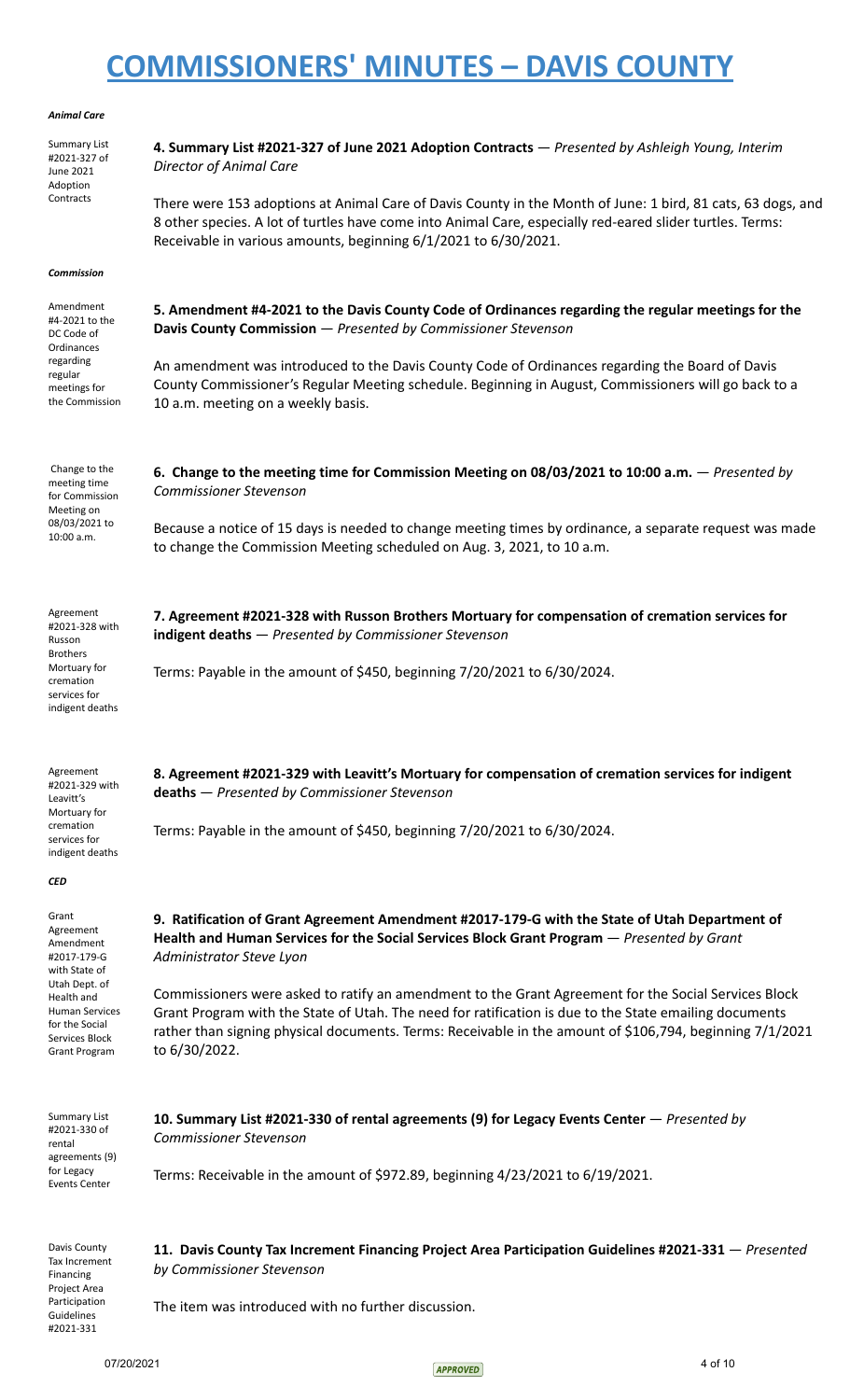| Resolution and<br>Interlocal<br>Agreement<br>#2021-332 with<br><b>Farmington City</b><br>RDA for tax<br>increment<br>participation                             | 12. Resolution and Interlocal Agreement #2021-332 with Farmington City Redevelopment Agency for tax<br>increment participation in the Community Reinvestment Area #3 Project Area $-$ Presented by<br><b>Commissioner Stevenson</b><br>Terms: Beginning 7/20/2021 to 1/1/2047.                                                                                                                                                                                                                                                                                                                                                                                                                                 |
|----------------------------------------------------------------------------------------------------------------------------------------------------------------|----------------------------------------------------------------------------------------------------------------------------------------------------------------------------------------------------------------------------------------------------------------------------------------------------------------------------------------------------------------------------------------------------------------------------------------------------------------------------------------------------------------------------------------------------------------------------------------------------------------------------------------------------------------------------------------------------------------|
| Ratification of<br>Amendment<br>#2021-130-A to<br>the Revenue<br>Agreement with<br>the State of<br>Utah Dept. of<br>Workforce<br>Services for<br>ERA 1 Program | 13. Ratification of Amendment #2021-130-A to the Revenue Agreement with the State of Utah<br>Department of Workforce Services for Emergency Rental Assistance 1 (ERA 1) Program - Presented by<br><b>Commissioner Stevenson</b><br>Terms: Payable in the amount of \$10,561.03, beginning 4/25/2021 to 7/3/2021 [misspoken, actual amount<br>\$10,561,794, beginning 12/27/2020 to 12/31/2021].                                                                                                                                                                                                                                                                                                                |
| <b>Summary List</b><br>#2021-333 of<br>Sports<br>Contracts with<br>Legacy Events<br>Center                                                                     | 14. Summary List #2021-333 of Sports Contracts with Legacy Events Center - Presented by<br><b>Commissioner Stevenson</b><br>Terms: Receivable in the amount of \$5,079.03, beginning 4/25/2021 to 7/3/2021.                                                                                                                                                                                                                                                                                                                                                                                                                                                                                                    |
| Amended<br>Funding<br>Agreement<br>#2020-173-E<br>with the US<br>HUD for the<br>2020-2021<br><b>CDBG Program</b>                                               | 15. Amended Funding Agreement #2020-173-E with the US Department of Housing and Urban<br>Development (HUD) for the 2020-2021 Community Development Block Grant (CDBG) Program -<br>Presented by Grant Administrator Steve Lyon<br>Approval of an Amended Funding Agreement with the US Department of Housing and Urban Development<br>was requested. In the recently-approved Annual Action Plan Amendment for the Program Year 2020-2021,<br>the SF-424 [Application for Federal Assistance SF-424] had a new adjusted amount of \$927,855, which is a<br>reduction of \$142 from the granted amount for Program Year 2020. Terms: Receivable in the amount of<br>\$927,855, beginning 7/1/2020 to 6/30/2021. |
| Amendment<br>#2020-301-B to<br>the CDBG<br>Agreement with<br>Safe Harbor for<br>the Parking Lot<br>Repair/Replace<br>ment Project                              | 16. Amendment #2020-301-B to the Community Development Block Grant (CDBG) Agreement with Safe<br>Harbor for the Parking Lot Repair/Replacement Project - Presented by Grant Administrator Steve Lyon<br>An amendment was introduced to the Community Development Block Grant Agreement with Safe Harbor<br>for the Parking Lot Repair/Replacement Project. The amendment changes the dates, allowing extra time to<br>finish the project due to issues with getting materials. Terms: Payable in the amount of \$140,000, beginning<br>7/1/2020 to 8/31/2021.                                                                                                                                                  |
| Approval<br>#2021-334 to<br>provide<br>\$10,000 to<br>WSU to create<br>entrepreneurial<br>networking<br>platform for<br>Northern Utah<br><b>Health Dept.</b>   | 17. Approval #2021-334 to provide \$10,000 to Weber State University to create an entrepreneurial<br>networking platform for Northern Utah - Presented by Commissioner Stevenson<br>Approval was requested to provide \$10,000 to Weber State University to create an entrepreneurial<br>networking platform for Northern Utah. Economic Development Specialist Megan Christensen noted that<br>Ogden City and Weber State University are also contributing \$10,000 each, so \$30,000 is being put towards<br>this initiative. Terms: Payable in the amount of \$10,000.                                                                                                                                      |
| Amendment                                                                                                                                                      | 18. Amendment #2020-427-A to contract with Utah Department of Health to extend the termination date                                                                                                                                                                                                                                                                                                                                                                                                                                                                                                                                                                                                            |
| #2020-427-A to<br>contract with<br>Utah Dept. of<br>Health to<br>extend the                                                                                    | for the Public Health Emergency and Healthcare Preparedness (PHEP) Programs - Presented by Director<br><b>Brian Hatch</b>                                                                                                                                                                                                                                                                                                                                                                                                                                                                                                                                                                                      |
| termination<br>date for PHEP<br>Programs                                                                                                                       | This item is a renewal for Public Health Preparedness money. Terms: Receivable in the amount of \$344,779,<br>beginning 7/1/2020 to 6/30/2022.                                                                                                                                                                                                                                                                                                                                                                                                                                                                                                                                                                 |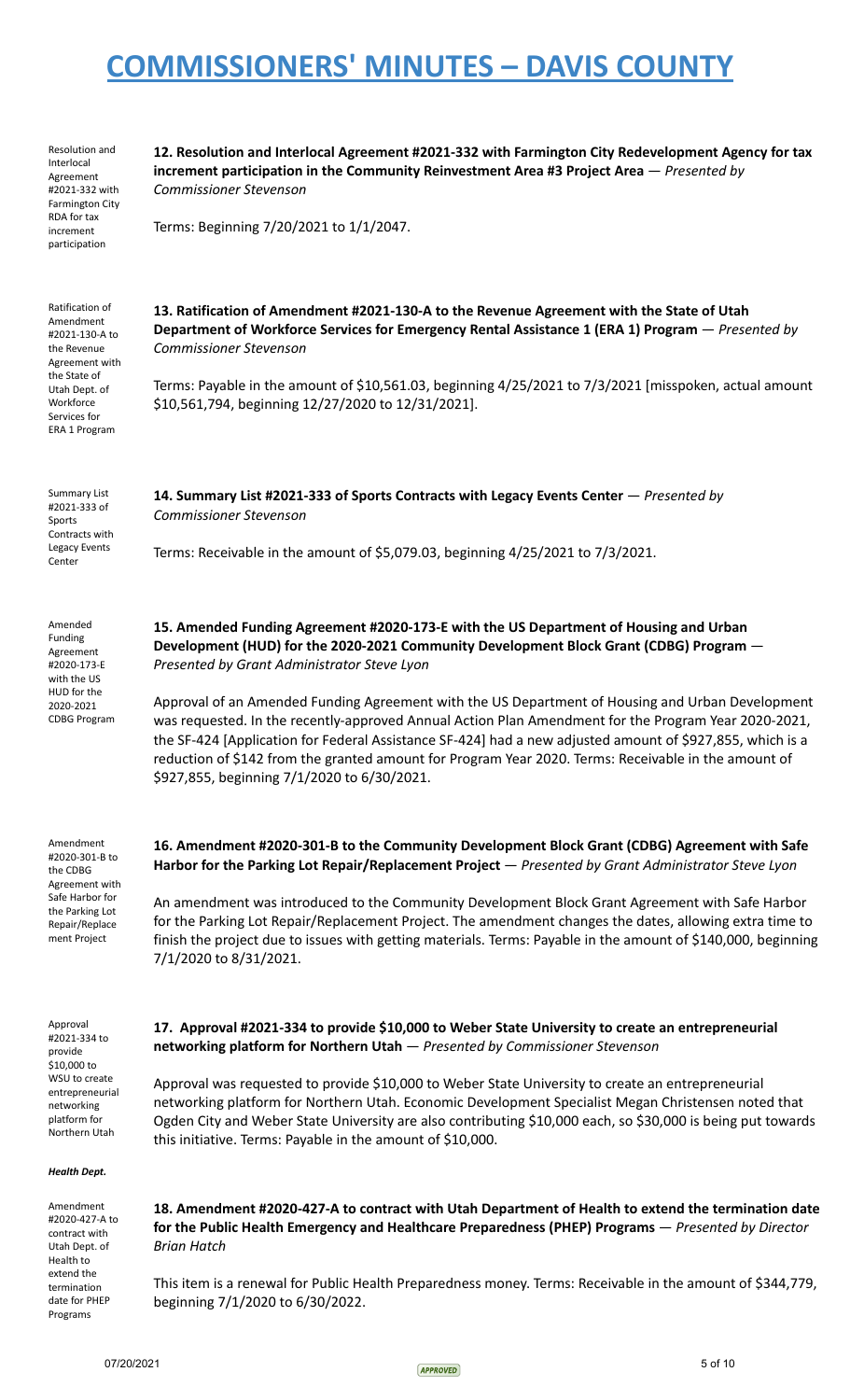Tabled: Amendment to the Tobacco Contract with the Utah Department of Health

**19. Amendment to the Tobacco Contract with the Utah Department of Health updating the work plan activities for the new fiscal year**

This item was tabled.

Memorandum of Agreement #2021-335 with Utah Dept. of Health for EpiTrax 2021 describing roles and responsibilities

**20. #2021-335 Memorandum of Agreement with Utah Department of Health for EpiTrax 2021 describing roles and responsibilities** — *Presented by Director Brian Hatch*

This agreement is for the State surveillance system, where all of the County's disease investigation information is housed. Terms: beginning 7/1/2021 to 6/30/2026

Discussion of COVID-19 case increases

#### **COVID-19 Update**

Commissioner Stevenson asked the Health Director what he is hearing from the State, as far as COVID increases.

Brian Hatch said there is concern. The numbers are increasing. The majority of cases are occurring in unvaccinated individuals, but there is a small percentage – about 10 to 15 percent – that are in individuals who have been vaccinated, which are called "breakthrough." Those breakthrough cases are very low severity and they are not getting hospitalized or progressing to other severe conditions, he said, so that is the message moving forward in Davis County. The County is approaching a 60 percent vaccination rate in its eligible population, which means 40 percent unvaccinated – that's where the majority of the cases are occurring. The thing of concern is moving into the fall when school starts, and that is where a large percentage of our population is unvaccinated because they're not eligible for vaccines. The concern is what to do with those who have not had the opportunity. The 60 percent figure is of those eligible to be vaccinated, but looking at the total population it drops down to approaching 50 percent.

Commissioner Stevenson said he read there were about 280 people in the hospital at this time with COVID, and that a little over 70 percent of hospital beds are now being taken up because of it. The other thing he noticed was deaths listed showed the ages between 25 and 44. He asked whether the disease is becoming more aggressive with the Delta variant or if it's still older people who are more susceptible to severe implications.

Brian Hatch said the answer is complex. The Delta variant is much more transmissible, which is one of the issues. More vulnerable populations are vaccinated at very high rates, so it's not unlikely to see younger populations being hospitalized as the pandemic transfers through the unvaccinated population, which is probably a younger population. They're still watching the severity. The vaccine is pretty effective, so far. Higher vaccination rates are needed in the community, which will slow it down and help with the increasing hospitalizations and keep from filling all the beds again.

In response to a question about a vaccine booster shot, Hatch said it is still being studied. It is a new vaccine but seems to have a longer lasting immunity than was first anticipated. Potentially, there could be a booster to cover varying strains that may not be effectively covered by the current vaccine.

People age 12 and older are eligible to be vaccinated. The County Health Department holds vaccine clinics at its three senior centers. They also have an active outreach program and will do pop-up clinics at businesses and other locations. Vaccines are given at pharmacies, and clinicians are coming on board every day. If people still want to receive their vaccination through the Health Department, they are able to sign up for an appointment online through the County's website.

*Information Systems*

Agreement #2021-336 with Structure Works to install security equipment in the Memorial Courthouse

**21. Agreement #2021-336 with Structure Works to install security equipment in the Memorial Courthouse** — *Presented by Director Mark Langston*

A contract with Structure Works, to bring security equipment and systems into the remodel of the Memorial Courthouse, was presented. Terms: Payable in the amount of \$91,391.[06], beginning 7/20/2021.

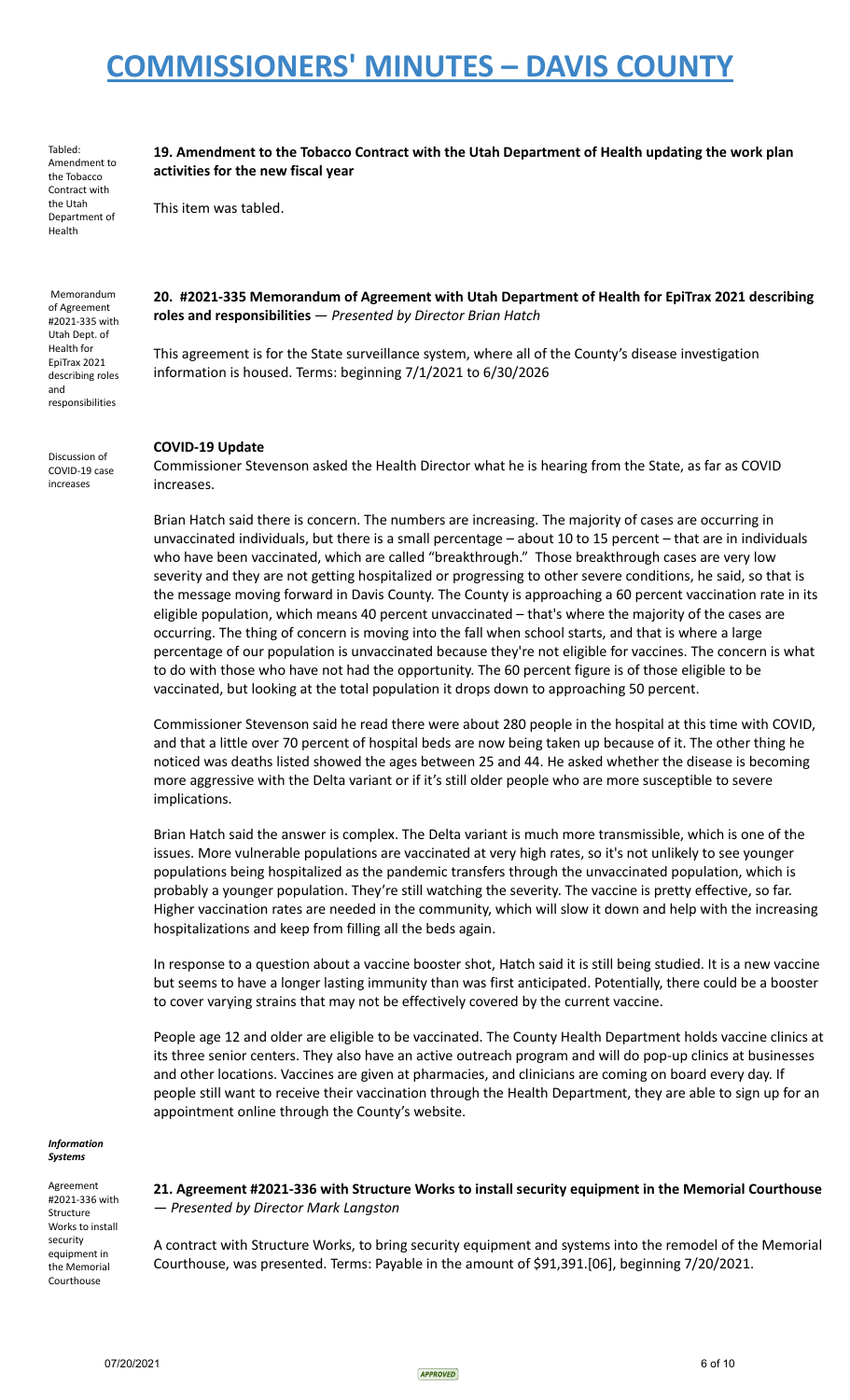**Courthouse multi-purpose room** — *Presented by Director Mark Langston*

Terms: Payable in the amount of \$60,646.[95], beginning 7/20/2021 to 7/20/2022.

Agreement #2021-337 with Marshall Industries for A/V design and installation for Memorial Courthouse

#### *Library*

Authorization #2021-338 for the Library Director to act as the Certifying Official for the NASA @ my Library grant application through the American Library Association

23. Authorization #2021-338 for the Library Director to act as the Certifying Official for the NASA @ my **Library grant application through the American Library Association** — *Presented by Director Josh Johnson*

**22. Agreement #2021-337 with Marshall Industries for A/V design and installation for the Memorial**

This is a grant through the American Library Association, and it is associated with various aerospace agencies of the federal government, but specifically with NASA. The grant is for additional training and programming opportunities through NASA, and for access to training through a subject matter expert as well as \$1,600 in programming money. It fits really well with the new North Branch building's theme. If the Library doesn't get the grant, there are other opportunities and similar programming to pursue through the State. If the grant is awarded, a contract will follow and come through the Commission.

The grant application is online and asks for someone that can certify that they meet all the criteria for the program. To make the application process easier, Commissioners were requested to formally designate Josh Johnson as that certified official, limited to the purposes of this application. Terms: Beginning 7/21/21.

Commissioners noted a rebirth of interest in space with the privatization of spaceflight. Josh Johnson said the new library is intended to be able to pull off this kind of a program in a way that the others aren't.

**24. Amendment #2020-31-A to Training Reimbursement Agreement with Michael Speakman to waive**

#### *Sheriff's Office*

Amendment #2020-31-A to **Training** Reimbursement Agreement with Michael Speakman

Interlocal Agreement #2021-339 with Farmington City to provide dispatch services for Police and Fire

Approval of Grant Application #2021-340 with Utah Attorney General's Office for funding for ICAC Task Force

**25. Interlocal Agreement #2021-339 with Farmington City to provide dispatch services for Farmington City Police and Fire** — *Presented by Chief Deputy Susan Poulsen*

In response to a question, Commissioners were informed this item was a result of disciplinary proceedings.

Terms: Receivable in the amount of \$95,313.35, beginning 7/1/2021 to 6/30/2022.

**outstanding reimbursement obligations** — *Presented by Chief Deputy Susan Poulsen*

**26. Approval of Grant Application #2021-340 with Utah Attorney General's Office for funding for the Internet Crimes Against Children (ICAC) Task Force** — *Presented by Chief Deputy Susan Poulsen*

The amount of the grant with the Utah Attorney General's Office for funding for the Internet Crime Against Children (ICAC) Task Force is to be determined. Commissioner Kamalu noted that the Sheriff's Office has been involved with the Internet Crimes Against Children Task Force since 2002. Terms: Beginning 7/1/2021 to 6/30/2022.

Approval of Amendment #2019-488-B to Law Enforcement Services Agreement with West Point City to extend the term of service

**27. Approval of Amendment #2019-488-B to Law Enforcement Services Agreement with West Point City to extend the term of service** — *Presented by Chief Deputy Susan Poulsen*

Commissioner Stevenson noted that Chief Sparks, Chief Oblad, and Curtis Koch have met with cities, including West Point, regarding changes being made to services provided by the Sheriff's Office. The presentation and work with the cities has been excellent as efforts are made to try to improve service without costing a fortune. Chief Sparks and Mr. Koch have worked very closely to try to put together a program to make the funding proper, and what West Point will do next year is a step of cities and the County working very closely together to provide better service than what has been provided. Terms: Receivable in the amount of \$135,342 for the remainder of 2021), and \$274,746 for 2022, beginning 7/1/2021 to 12/31/2022.

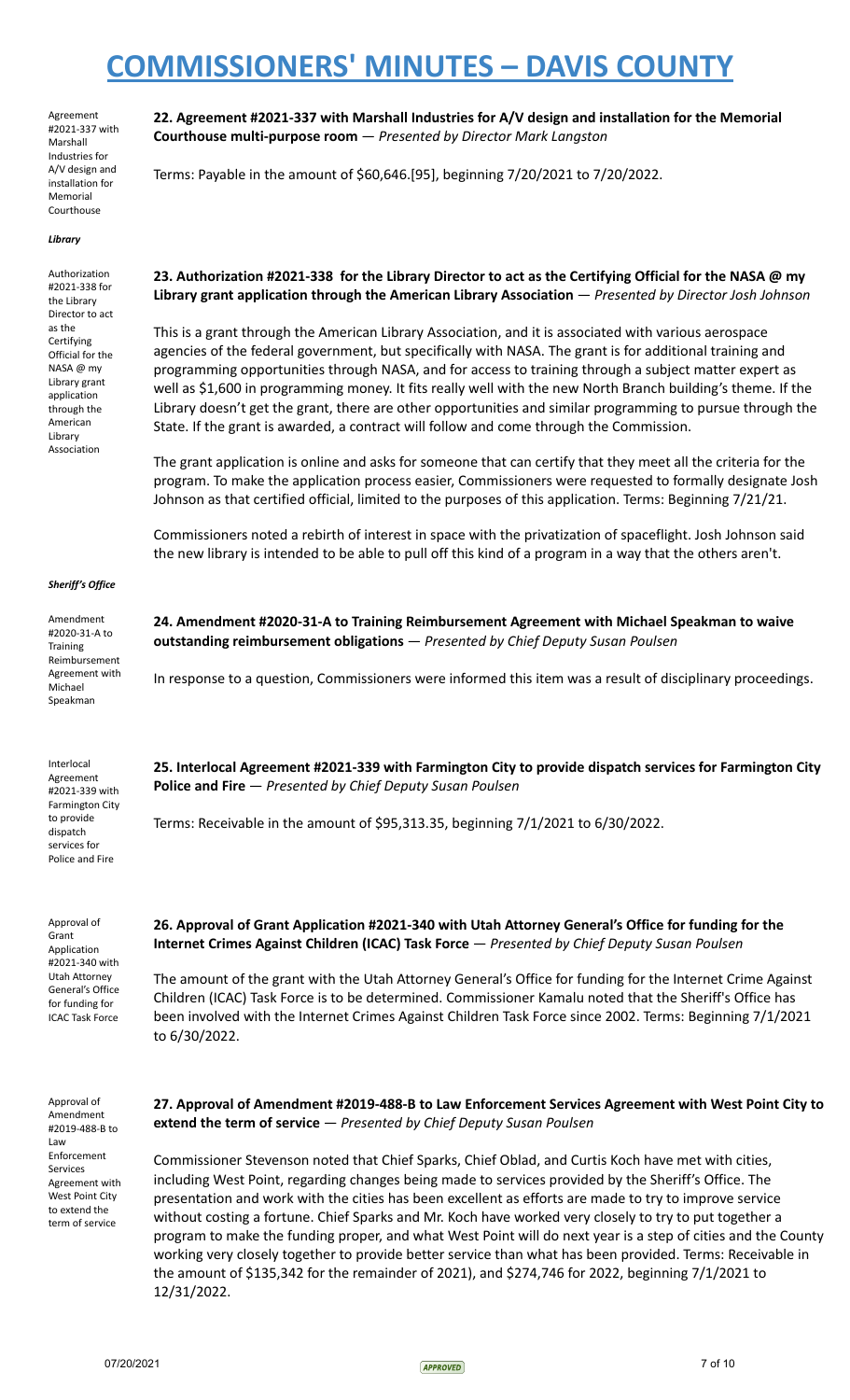Approval of UCJIS Agency User Agreement #2021-341 with the Department of Public Safety

Approval of NCIC Hit Confirmation Agreements #2021-342 through #2021-352 for handling records abiding by FBI CJIS Security Policy Regulations

**28. Approval of UCJIS Agency User Agreement #2021-341 with the Department of Public Safety** — *Presented by Chief Deputy Susan Poulsen*

Approval was requested for a Utah Criminal Justice Information System (UCJIS) Agency User Agreement with the Utah Department of Public Safety for the Utah Highway Patrol. Terms: Beginning 7/1/2021 to 6/30/2022.

**29. Approval of NCIC Hit Confirmation Agreements #2021-342 through #2021-352 with the entities listed below for handling records abiding by FBI CJIS Security Policy Regulations** — *Presented by Chief Deputy Susan Poulsen*

A request was made for approval of National Crime Information Center (NCIC) hit confirmation agreements with the following entities for the handling of records by the FBI and CJIS (Criminal Justice Information Services) security policy regulations:

#2021-342 Adult Probation & Parole (AP&P) #2021-348 Clinton Police Department #2021-344 Division of Wildlife Services #2021-350 Farmington Police Department #2021-345 Kaysville Police Department #2021-351 Sunset Police Department #2021-347 Utah Highway Patrol

#2021-343 Davis County Attorney's Office #2021-349 Department of Homeland Security #2021-346 Syracuse Police Department #2021-352 USDA Forest Services Law Enforcement

[A "hit" is a verification response to an NCIC inquiry.] Terms: Beginning 7/1/2021.

*Treasurer's Office*

Approval of Amendment #2012-330-D to Payment Processing Agreement with CSG Forte Payments, Inc.

#### **30. Approval of Amendment #2012-330-D to Payment Processing Agreement with CSG Forte Payments, Inc.** *— Presented by Treasurer Mark Altom*

Mark Altom said the original contract was with Forte Payment Systems, but they have been acquired by CSG. He explained that the importance of this amendment is that the County will be saving a little bit of expense for the ACH (Automated Clearing House) transactions when taxpayers use an electronic check to pay their property taxes online. All of the fees for credit cards are passed on to the cardholder, so there is no expense whatsoever to the County. The County used Forte for online transactions prior to 2019, then went with a different vendor; action will be taken in a future Commission meeting to change the agreement with that current provider. When a person pays their property taxes with an electronic check, they are required to input their bank or financial institution routing or ABA (American Bankers Association) routing number and also their account number. The North American Clearinghouse Association, which sets the rules of all ACH transactions online, has recently put in place a new requirement for anyone who does an online transaction with an ACH transaction that they must be able to verify that the account number that the person is putting onto that site is a valid account number. Forte has been a leader in that industry, and they are very good at that. Right now Forte has no additional pricing for that verification because it's a service that they provided in the past. The current vendor would charge an additional fee in order to do that, and it isn't quite as reliable. The County will also be making some changes so that we'll be doing our monthly prepayment program directly through ourselves, like we've done in the past. We will have security in our system to protect banking information for our taxpayers, and will save a significant amount of money on an annual basis from what we are currently paying a private vendor to do those transactions. Terms: Payable in the amounts of \$2,700 (2021), \$2,800 (2022), \$2,900 (2023), and \$2,000 (2024), beginning 7/2021 to 9/24/2025.

Discussion of online security Commissioner Stevenson said he'd read in an email that Clearfield City's records had been hacked in a cyber-attack. He asked Mark Langston whether Clearfield had it figured out or lost everything, and if he feels the County is adequately protected with backup.

Mr. Langston said we would be hopeful if this happened to us. Clearfield is not back up 100 percent, but they are back online.

Commissioner Elliott said he met with Mark Langston today, and that Homeland Security did come to the County to do a test to see how we can work on our vulnerabilities. Mr. Langston will be making a presentation to the Administrative Officers about the vulnerabilities and upgrading some passwords that people use. So there are some little things we can do to protect ourselves.

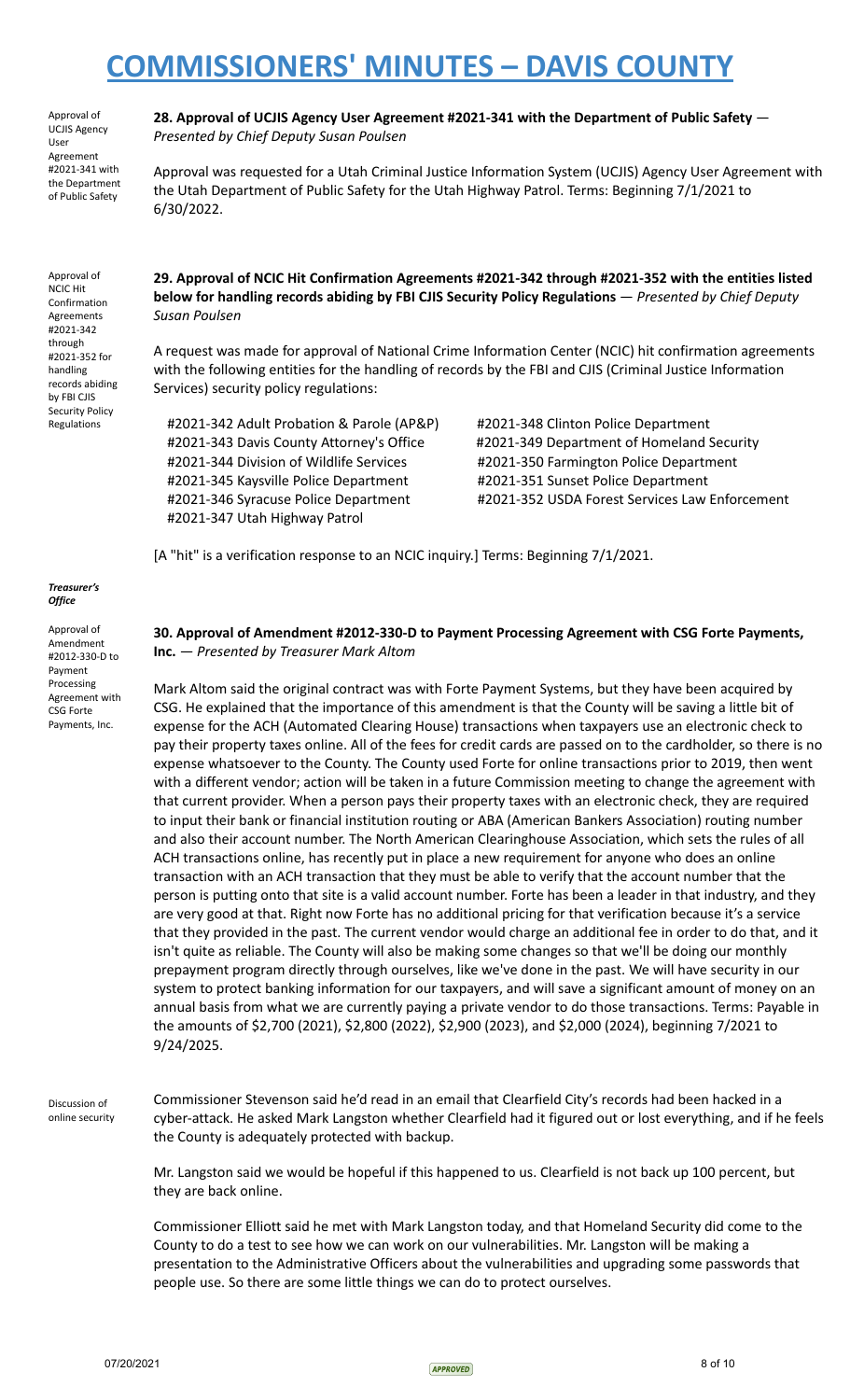Motion to Approve Action Items 4-30, and tabling Action Item 19: Com. Elliott Seconded: Com. Kamalu All voted Aye

| <b>CONSENT</b><br><b>ITEMS</b>         |                                                                                                                                                                                                                                                                                                                                                                                                                                                                                |
|----------------------------------------|--------------------------------------------------------------------------------------------------------------------------------------------------------------------------------------------------------------------------------------------------------------------------------------------------------------------------------------------------------------------------------------------------------------------------------------------------------------------------------|
|                                        |                                                                                                                                                                                                                                                                                                                                                                                                                                                                                |
| Commission<br>Meeting<br>Minute        | <b>Meeting Minutes</b><br>Meeting Minutes for Work Sessions held May 18, 2021, June 29, 2021, and July 6, 2021, were presented for                                                                                                                                                                                                                                                                                                                                             |
|                                        | approval.<br>Motion to Approve: Com. Stevenson<br>Seconded: Com. Kamalu<br>All voted Aye                                                                                                                                                                                                                                                                                                                                                                                       |
|                                        | Commissioner Elliott moved to recess to the Board of Equalization. Commissioner Kamalu seconded the motion. All voted Aye.                                                                                                                                                                                                                                                                                                                                                     |
| <b>BOARD OF</b><br><b>EQUALIZATION</b> |                                                                                                                                                                                                                                                                                                                                                                                                                                                                                |
| Property Tax<br>Register               | Property Tax Register matters were presented by Curtis Koch, Davis County Clerk/Auditor, as follows:                                                                                                                                                                                                                                                                                                                                                                           |
|                                        | <b>Auditor's Adjustments</b><br><b>Abatements</b><br>One abatement that is recommended for denial<br><b>Corrections</b><br>Seven 2020 Veteran Exemption Tax Abatements<br><b>Treasurer's Adjustments</b><br>Small Balance Write Offs for three different parcels totaling \$1.07<br><b>Assessor's Adjustments</b><br><b>Personal Property Penalty Waivers</b><br>One waiver for \$419.62<br><b>Assessor-Initiated Corrections</b><br>Sixteen corrections totaling \$19,874,778 |
|                                        | Motion to Approve: Com. Kamalu<br>Seconded: Com. Elliott<br>All voted Aye                                                                                                                                                                                                                                                                                                                                                                                                      |
|                                        | Commissioner Elliott moved to reconvene the Commission Meeting. Commissioner Kamalu seconded the motion. All voted Aye.                                                                                                                                                                                                                                                                                                                                                        |
| <b>COMMISSION</b><br><b>COMMENTS</b>   |                                                                                                                                                                                                                                                                                                                                                                                                                                                                                |
|                                        | Commissioner Stevenson invited comments from the dias and directors.                                                                                                                                                                                                                                                                                                                                                                                                           |
| Clerk/Auditor<br><b>Curtis Koch</b>    | Clerk/Auditor Curtis Koch wished everybody a happy Pioneer Day and encouraged them to follow the<br>advice he gives his children when using fireworks: Please, don't be stupid.                                                                                                                                                                                                                                                                                                |

Commissioner Stevenson invited comments from Commissioners.

**Commissioner Elliott Commissioner Elliott** said that Commissioners were at the National Association of Counties conference last week. They had the opportunity to hear from the Vice President [of the United States] and also the Speaker [of the U.S. House of Representatives] Mrs. Pelosi. She was very influential in getting ARPA fund monies to